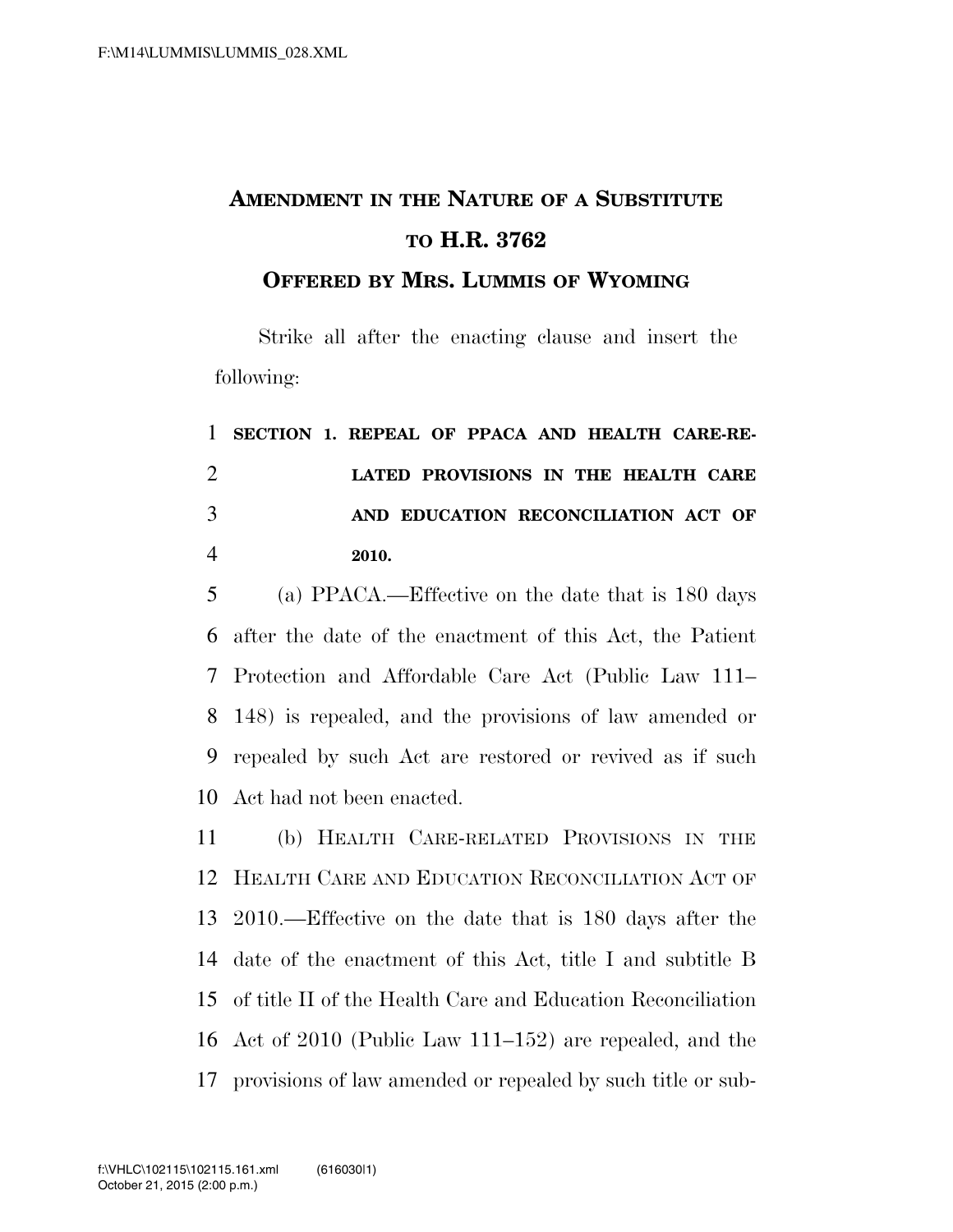title, respectively, are restored or revived as if such title and subtitle had not been enacted.

## **SEC. 2. FEDERAL PAYMENTS TO STATES.**

 (a) IN GENERAL.—Notwithstanding sections 504(a), 5 1902(a)(23), 2002, 2005(a)(4), 2102(a)(7), or 2105(a)(1) of the Social Security Act (42 U.S.C. 704(a), 7 1396b(a)(23), 1397a, 1397d(a)(4), 1397bb(a)(2), 8 1397ee(a)(1)), or the terms of any Medicaid waiver in ef- fect on the date of enactment of this Act that is approved under section 1115 or 1915 of the Social Security Act (42 21 U.S.C. 1315, 1396n), for the one-year period beginning on the date of the enactment of this Act no Federal funds may be made available to a State for payments to a pro-hibited entity.

 (b) DEFINITION OF PROHIBITED ENTITY.—In this section, the term ''prohibited entity'' means an entity, in- cluding its affiliates, subsidiaries, successors, and clinics— (1) that, as of the date of enactment of this

Act—

 (A) is an organization described in section 501(c)(3) of the Internal Revenue Code of 1986 22 and exempt from tax under section 501(a) of such Code;

 (B) is an essential community provider de-scribed in section 156.235 of title 45, Code of